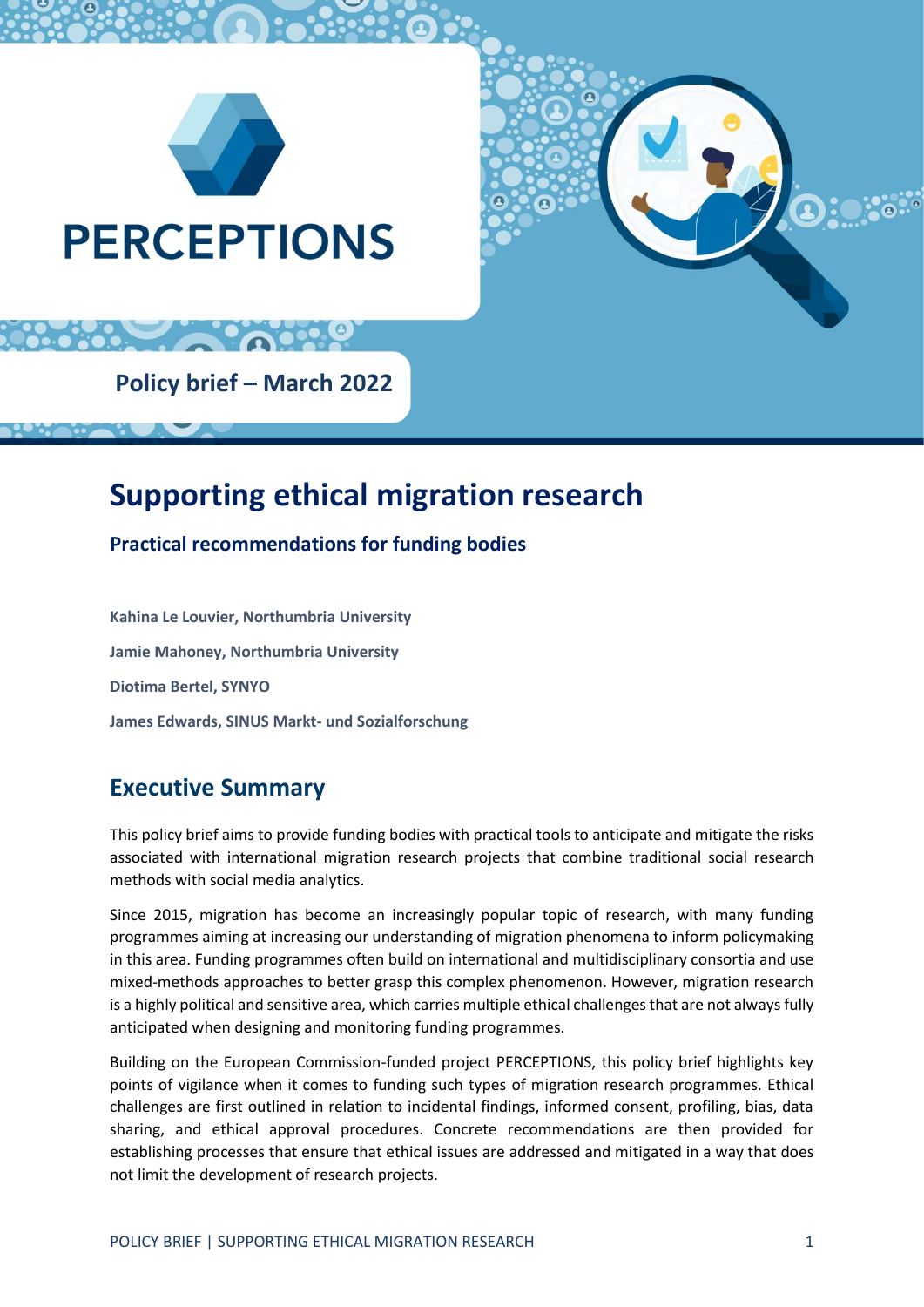## **Introduction**

As migration became central in political debates across Europe over the past decades, it also became a central focus of research under EU-funded research and innovation programmes.<sup>1</sup> Mixed methods are often used to better grasp the complexity of migration-related phenomena: in particular, the combination of traditional social science methods with social media analytics and other modes of passive data collection. However, looking at social groups such as migrants, who are often stigmatised and criminalised, and at a politically sensitive topic such as migration entails ethical challenges that are further complicated by the processing of social media data and the associated risks to data privacy.

As high-profile cases in the media (such as the Cambridge Analytica 'scandal' in early 2018) have drawn public attention to a number of ethical issues around the areas of informed consent, privacy, and profiling of individuals, publicly-funded studies that use social media data in a sensitive research context like migration require particular ethical scrutiny. Research projects funded under the European Commission's framework programmes, therefore, must follow high ethical standards, which are particularly crucial due to the international and multi-disciplinary nature of such projects. However, ethical guidance evolves quickly and is often scattered across various fields and domains, making it difficult for researchers and funding bodies to navigate. This can lead to tensions and contradictions between research aims, methods, and ethical requirements that can restrain both the swift development of research programmes and the effective collection of significant results. Structural changes and additional guidance are, therefore, needed for these ethical challenges to be mitigated and for research programmes to develop in the most efficient way possible.

## **Ethical challenges in the H2020 PERCEPTIONS project**

To explore these ethical challenges and put forward possible mitigation strategies, we draw together the lessons learned from **PERCEPTIONS**, a three-and-a-half-year project funded as part of the EU Horizon 2020 Programme. This project aims to investigate the impact of perceptions and narratives about Europe on migration behaviours and associated risks to migrants, as well as to host countries. This project builds on empirical research with migrants, practitioners working with migrants, law enforcement agencies, and policymakers, as well as data retrieved from Twitter and mass media.

As the project developed, various **tensions** arose between its **initial aims,** the **intended use of the data,** and the **ethical requirements of H2020 projects**. Each research partner being based in a different country, these ethical challenges were further complicated by the **heterogeneity between the different national regulations and organisational ethical processes** with which each had to comply. Navigating these multiple ethical requirements and designing adequate mitigation strategies was a particularly complex process that caused several delays. We first outline these challenges before highlighting some recommendations and mitigation strategies.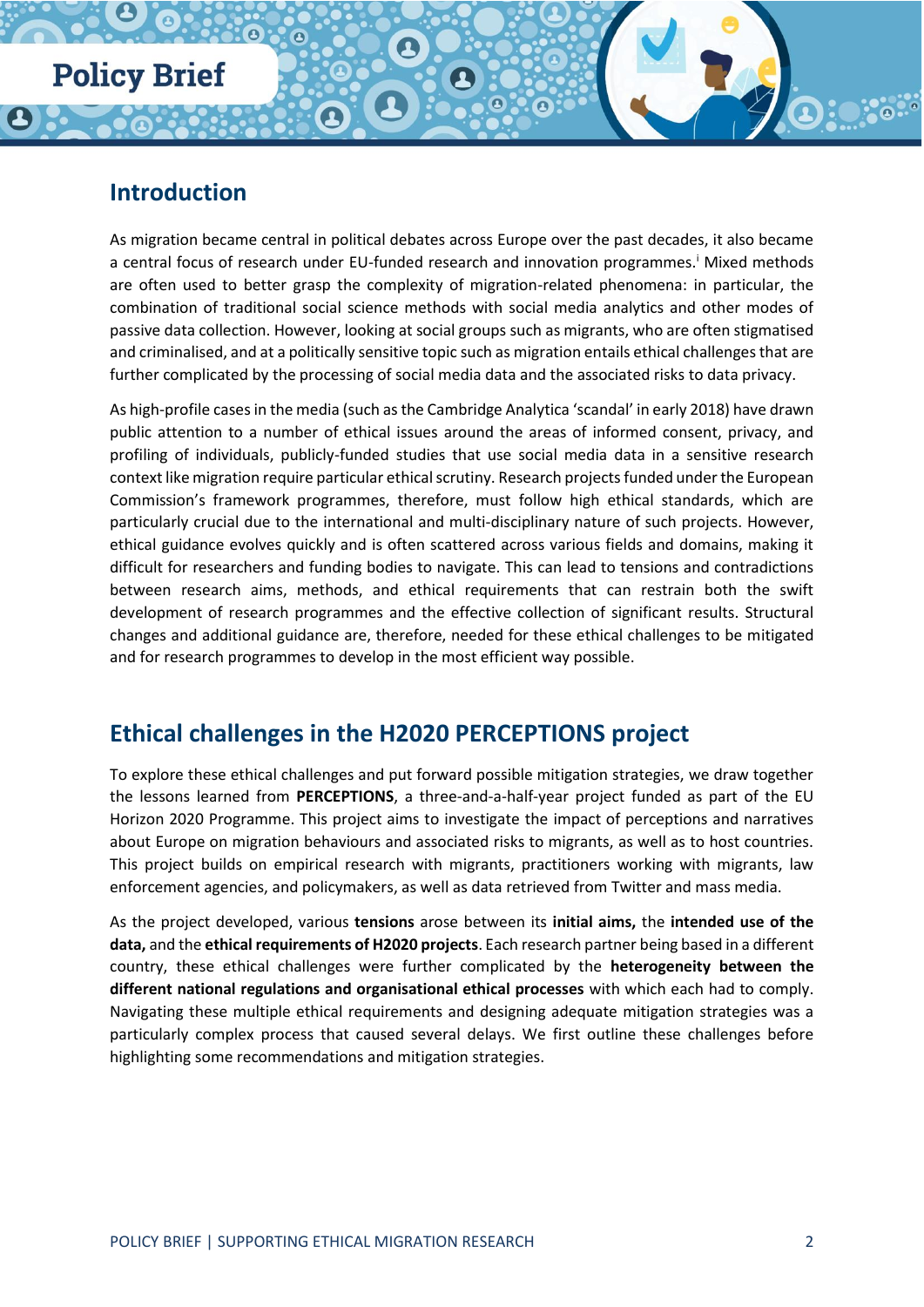#### **Key issues:**

- **Lack of transparency in the definition of research programmes** 
	- $\rightarrow$  Concerns regarding the use of research data
	- $\rightarrow$  Tensions between the interests of different stakeholders
- **Contradictions between research objectives and ethical requirements of EU-funded project**
	- $\rightarrow$  Limitations to the results of research programmes
- **Changing experts and guidance**
	- $\rightarrow$  Gaps in overview of the project activities and contradictory recommendations
- **Lack of ethical guidance for multi-partner international projects**
	- $\rightarrow$  Challenges for non-academic research partners who do not have an internal ethics board
	- $\rightarrow$  Concerns regarding data sharing
- **Lack of guidance on incidental findings policies for international social science research**
	- $\rightarrow$  Dilemmas and risks for researchers and participants where disclosing incidental findings to third parties could lead participants to be criminalised rather than protected

#### Lack of transparency in the definition of research programmes

There is a **lack of transparency** regarding the data and literature on which research programmes and topics are grounded, as well as the institutions and experts responsible in defining these programmes and topics. This is connected to an **uncertainty about how results will be used**, which may lead to **concerns due to a sense of responsibility towards the research subjects**. In PERCEPTIONS, this lack of transparency, coupled with the project's focus on security and the involvement of law enforcement agencies, created ethical concerns regarding the involvement of **vulnerable individuals** as research participants (e.g., undocumented persons, victims of trafficking). Concerns were related to the risk of **disclosing participants' experiences to authorities and/or NGOs**, and the repercussions this may have for the parties involved, as well as to the risk of contravening the European Commission's guidance on research on refugees, asylum seekers & migrants, which states that such research must have 'objectives that are not harmful or prejudicial to participants'.<sup>ii</sup> It also complicated recruitment as several organisations contacted for interviews shared concerns over the securitisation framing of the project.

#### Lack of consideration of ethical complexities in calls for projects

Calls for projects can include research questions that – albeit highly interesting – cannot be answered without raising ethical concerns. In PERCEPTIONS, this led to **tensions between the initial aims of the use of social media data and issues regarding informed consent and profiling**.

Based on the wording of the European Commission's funding call, aspects of PERCEPTIONS initially involved investigating how migrants perceived Europe, and analyses of large amounts of social media data was considered to be one potential way of achieving this. However, **big data research** means that there are no direct interactions between researchers and social media users, making gaining their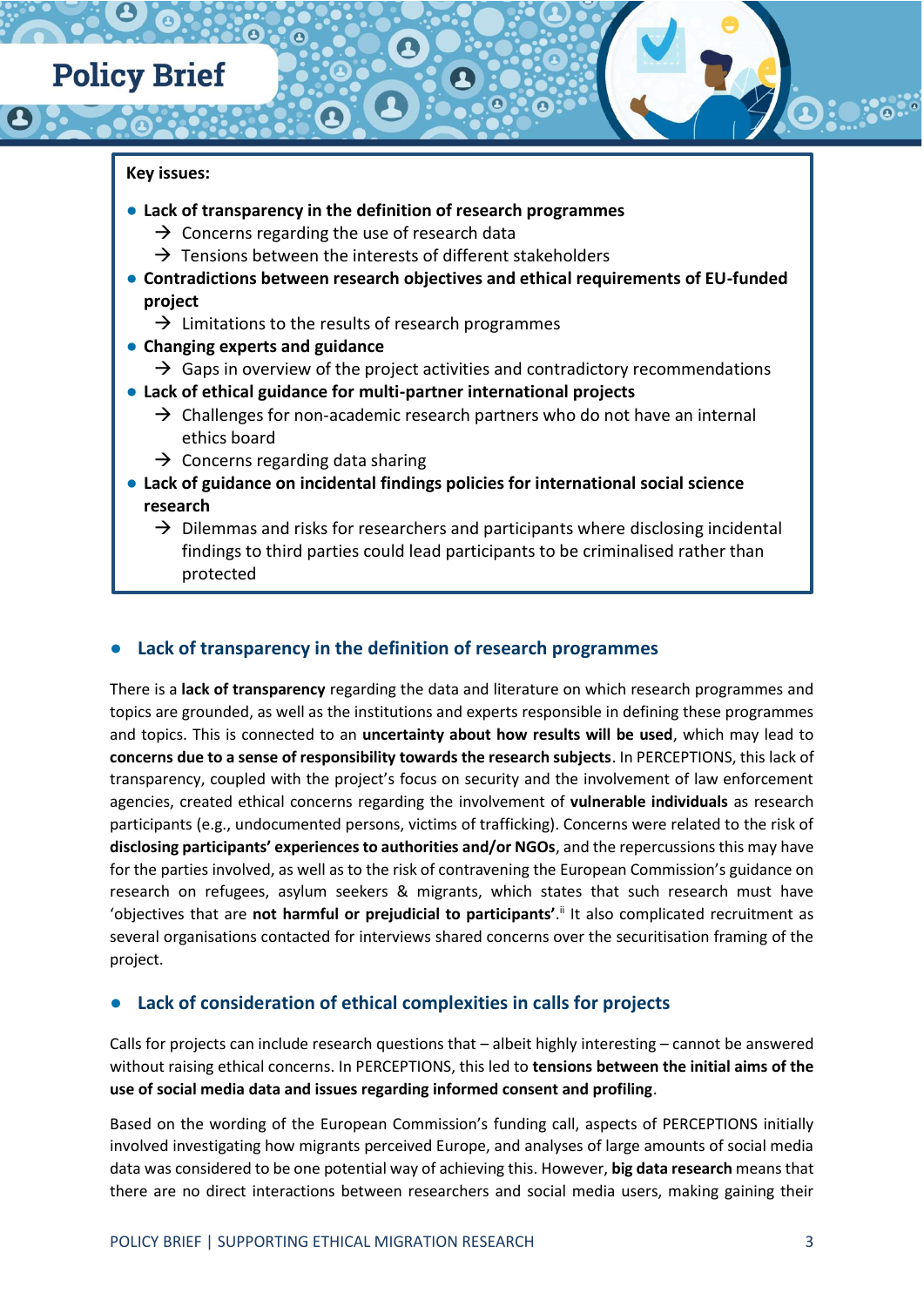**informed consent problematic**. Legally, this can be acceptable when data is collected for scientific purposes and obtaining informed consent would involve a disproportionate effort.<sup>iii</sup> However, when working with social media data sources, researchers must attempt to assess whether the data subjects actually **intended to make their information public** (e.g., in the light of the privacy settings or limited audience to which the data were made available). In particular when researching populations that are already marginalised, such as migrants, within a politically sensitive context, conducting research without asking for consent could **aggravate the vulnerability** of these populations.

Furthermore, identifying migrants' perceptions on social media would have required **profiling**, a technique that consists in using automated means to categorise individuals according to their personal characteristics.<sup>iv</sup> Given the sensitive context of the project, profiling was a major concern for the members of the PERCEPTIONS consortium and the European Commission's expert review panel. The profiling of individuals as 'migrants' could **potentially expose them to harm**, including hate speech, detention, removal, and for people fleeing persecution, potential pressures from homeland authorities on family members who remained there.<sup>v</sup> Moreover, PERCEPTIONS is funded under the Horizon 2020's security strand, and the consortium includes security agencies. Yet, the profiling of migrants on social media used by European law enforcement agencies to detect and prevent migration arrivals could have resulted in adverse effects, pushing individuals into new and more dangerous migration routes.<sup>vi</sup> These unwanted consequences would have **contradicted the principle of non-maleficence** that the project adheres to.

In light of these points, it was decided that social media data would **only be retrieved from Twitter**, as this platform's Application Programming Interface (API) only enables access to data that is deemed as public, making private data inaccessible to researchers. It was also decided to **avoid attempting to identify migrants entirely**. While these decisions were necessary to comply with ethical principles and with the European Commission's ethical requirements, they meant **changing the purpose of the research**, as it was then not possible to investigate what people who have immigrated to Europe communicate on social media and what (mis)information they may access (except via traditional, active data collection methods such as interviews). Consideration of these ethical issues prior to the publication of the call could have streamlined the research process and avoided frictions into the review processes, as researchers attempted to **balance meeting the research requirements of the topic, the ethical requirements and constraints of the funding programme, and the production of original results**.

#### **Changing experts & guidance**

As is the case with most longer research projects, the **experts reviewing the progress changed throughout the project's lifetime**. While this meant that the partners received relevant feedback from multiple experts, it also led to some challenges: due to the project's size and number of outputs, experts were only able to review a selection of deliverables. This inevitably led to **gaps in their overview of the project activities**. Due to this gap, the consortium received **recommendations and guidance that, at times, were contradicting**.

#### **Lack of ethical guidance for international projects**

Funding bodies encourage the creation of **international and multidisciplinary consortia**. However, these can be particularly complex to manage when it comes to **ethical approval procedures** and **data sharing**.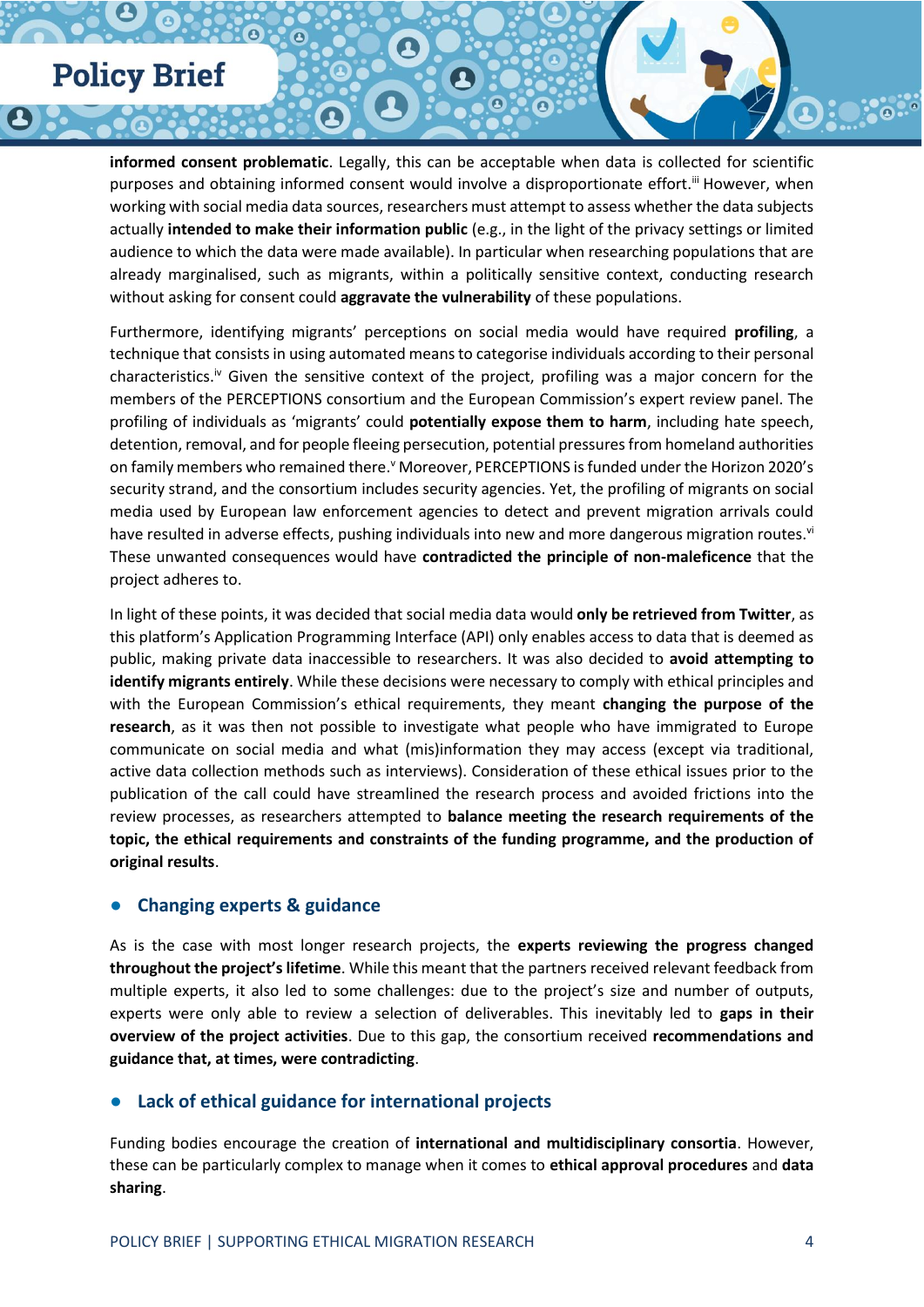Projects involving multiple partners, such as PERCEPTIONS, include multiple ethical approval processes, with **each organisation having their own requirements**. Some partners, such as universities, have their own departmental and organisation-wide ethical review boards, with other organisations having no equivalent process. This situation was complicated by the fact that the national research ethics committees in most partner countries are oriented almost exclusively toward biomedical research, and are not empowered to review or approve non-biomedical social scientific research projects. As the PERCEPTIONS project required confirmation of ethical approval from each project partner, it was necessary to implement a system whereby individual partners lacking independent internal ethical review boards could agree – formally – to abide by the ethical principles and constraints included in various project documentation. **Structural guidance and processes would have helped the consortium anticipate these issues** and address them in the early stages of the research.

Having an international consortium also introduces **complexities regarding data storage and sharing between partners**, as the adequacy of the national legislations with regards to EU GDPR had to be determined. This led to the decision that only EU project partners, and partners within the UK, which the European Commission recognised as providing an adequate level of data protection equivalent to EU GDPR, would be responsible for the social media data processing, and to the creation of a **joint controller agreement** outlining the responsibilities and liabilities of each partner in the event of a data breach or similar situation. Second, it was decided to **restrict access to raw data**, and the accompanying results, to only those directly involved in the analysis of the social media data and interview transcripts. This ensured that partners such as law enforcement agencies had no access to the data being collected, nor the interim results of the analyses. It furthermore served to protect the anonymity of any individuals included in the data collection and to prevent situations where, for example, it may have been possible to infer the migration status of individuals based on their social media or interview data. Finally, this protected project partners from being obliged to take ethically questionable action based on sensitive data, insofar as the means to do so were restricted (see the section on incidental findings below).

#### **Lack of guidance on incidental findings**

Social science research relies on methods that may unintentionally produce findings outside the scope of the original research questions: i.e. **incidental findings**. While in principle, researchers must **protect the confidentiality of research participants**, they may be obliged, under specific national legislations, to **disclose certain kinds of research findings to responsible authorities** without the participants' prior consent. In certain circumstances, such as disclosure of past or planned crimes, the ethical and legal obligations linked to incidental findings entail **dilemmas**that can put both participants and researchers at risk. As the PERCEPTIONS project was funded under a security-focused funding strand, included law enforcement agencies as partners, and investigated potentially sensitive contexts such as irregular border crossings or other actions perpetuated by migrants, smugglers, or law enforcement agents that could be link to security issues, the project's expert reviewers stressed that having an incidental findings policy in place was particularly important. Indeed, **in the absence of clear legal safeguards, disclosing incidental findings to third parties could lead participants to be criminalised rather than assisted** and protected. Yet, the majority of scholarly and practitioner literature on incidental findings focuses on biomedical research. Accordingly, **limited guidance** was available for researchers to create incidental findings policies, especially within in the context of an international project within which each research partner may have to comply with different national legislations. For instance, in Tunisia, which was one of the PERCEPTIONS research sites, Article 45 of the organic law on passports and travel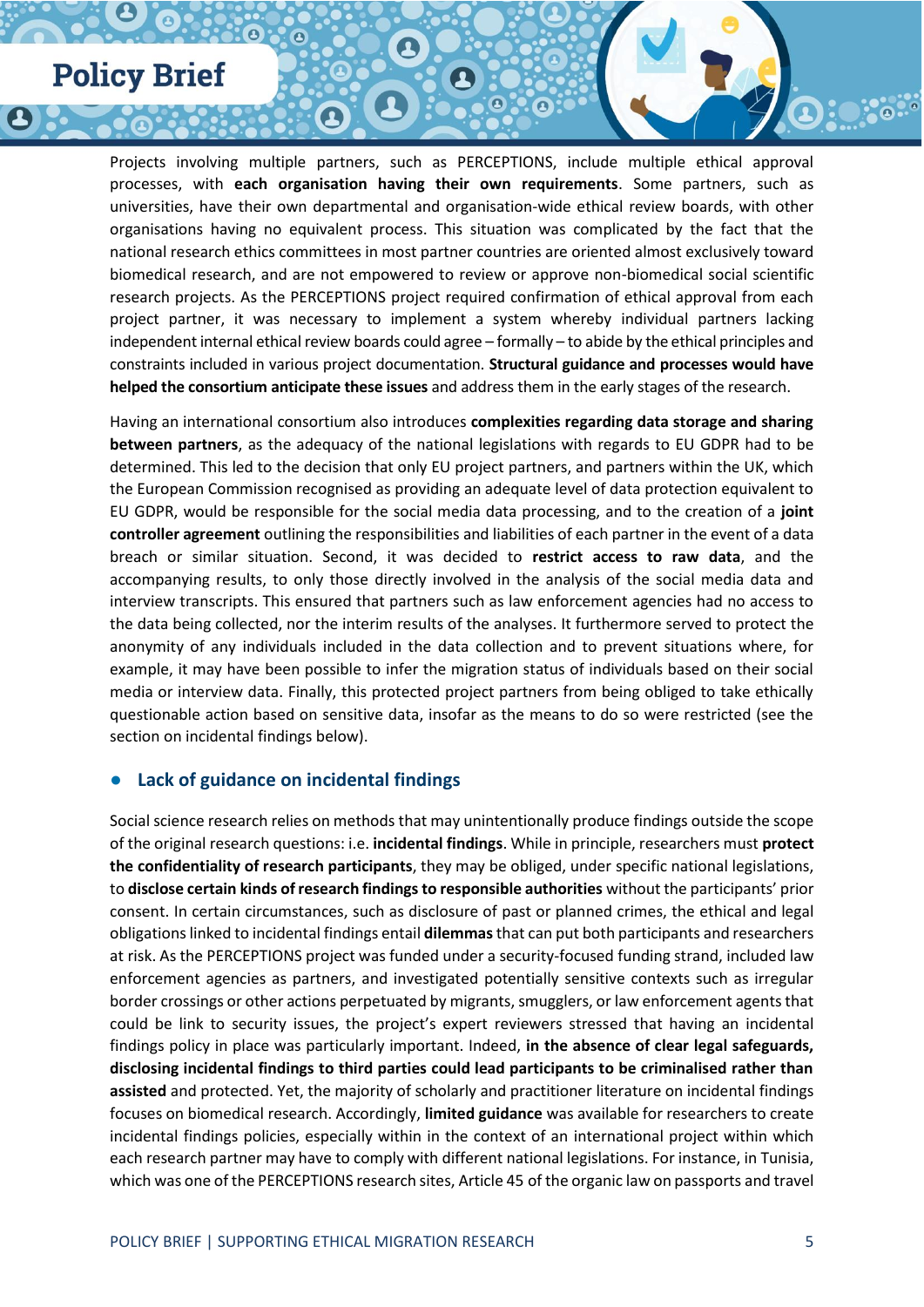documents states failure to report knowledge on the whereabouts of irregular migrants, even for professionals bound by professional secrecy, is punishable.<sup>vii</sup> Prior to being able to start the empirical data collection, the research team therefore had to **design an incidental findings policy** that was specific to social science research in the context of migration that also took national specificities into account.

### **Recommendations**

Based on the previously highlighted ethical and structural issues and to ensure that migration research programmes develop in the most ethically sensitive way possible, we address the following recommendations to funding bodies:

- **Implement more in-depth ethics review of calls for projects to ensure that the research questions** and methods required or suggested under each research topic does not contradict the ethics requirements and processes of their programme (such as Horizon 2020).
- **Increase transparency in the definition of research programmes**, including with regard to the institutions responsible for drafting the calls, the rationale behind specific calls, and the criteria by which experts are chosen, to avoid concerns regarding the use of research data and tensions between the interests of different stakeholders.
- Keep the same experts, or experts with comparable backgrounds, throughout research programmes. This will help consortia avoid gaps in the project activities and minimise contradictory recommendations, which slow down research progress.
- Update ethical and legal oversight processes as the research areas develop. In areas of research that evolve quickly, such as social media research, those responsible for ensuring ethical and legal compliance, as well as those responsible for defining calls, should seek to keep their understanding of the key elements and principles of the research area up to date.
- **Ensure that critical ethical requirements are made clear within research topic announcements and specific calls**. This would ensure a minimum standard of ethical awareness from the proposal stage onward. For funded proposals, it would allow the project partners to better anticipate the specific ethics requirements determined by the project officer and reviewers, and to meet these requirements in a timely manner. As some partners will have to undergo lengthy internal ethics or data management review processes before data collection can begin, introducing new requirements while a project is already underway or delaying feedback until a particular predetermined date can introduce unnecessary delays into the project timeline.
- **Develop a greater understanding of the differences between the various partners involved in funding programmes in general and in funded projects in particular**, particularly with regard to their ethical approval processes. In doing so, this will allow funding bodies to aid the project researchers in successfully meeting the various requirements, and in a timely manner.
- **Provide guidance on incidental findings policies** adapted to social science research with vulnerable participants and take into account the multiple national legislations of research partners.